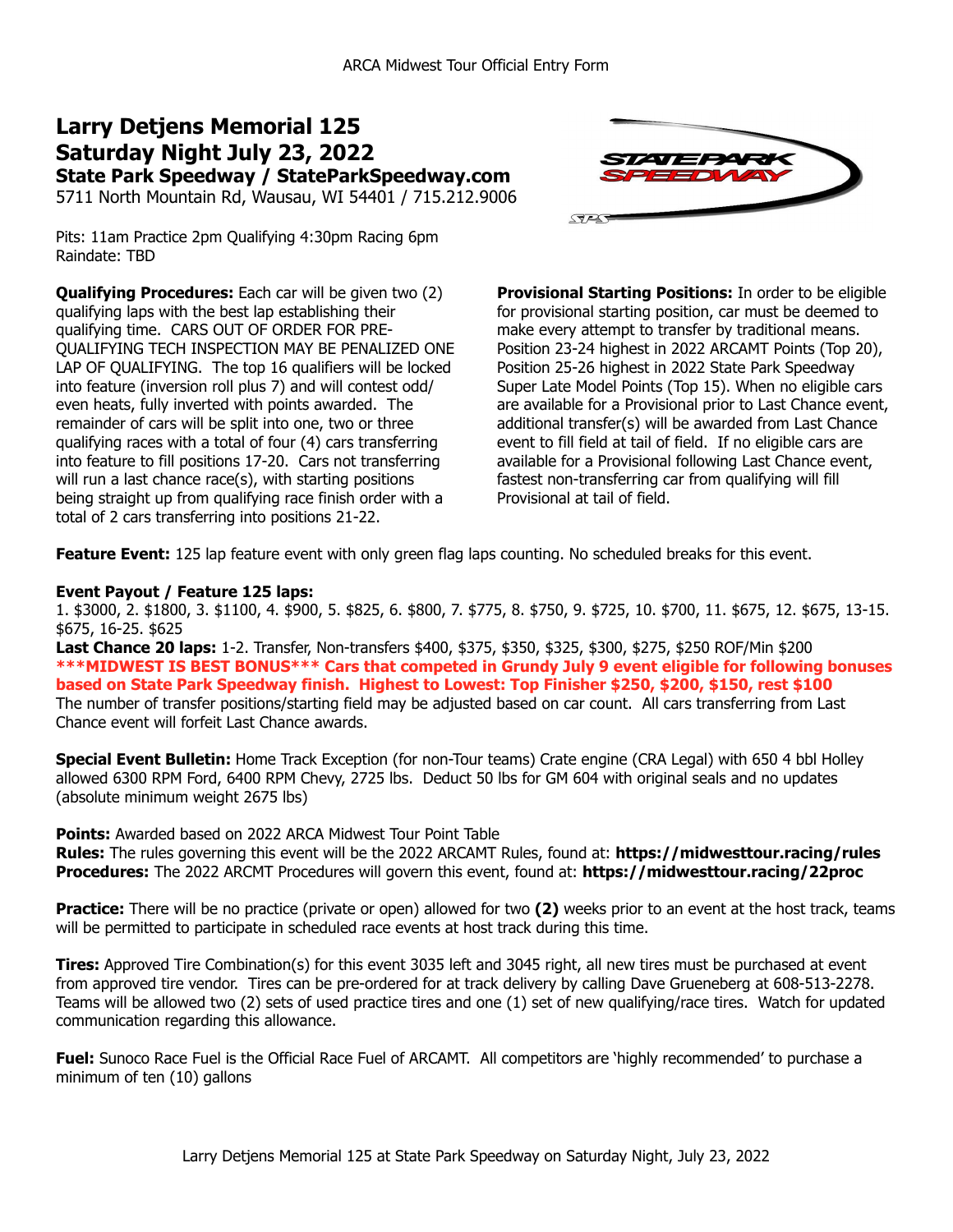**Host Hotel:** ARCA Midwest Tour Rates are available at the following nearby hotels, Quality Inn and Hampton Inn, ask for SPS rates.

**Spotters:** It is the responsibility of all teams participating in an ARCAMT event to provide a qualified spotter. That spotter must report to the assigned spotters area prior to any on-track activities. All spotters are required to monitor race control 455.3000 via scanner/raceceiver.

## **Schedule of Events**

### **Saturday, July 23, 2022**

11am ARCAMT Pit Gate Opens 11:45am ARCAMT Tire Sales Open 11:45am ARCAMT Tech Opens 1:00pm Support Division Pit Gates Open 1:15pm ARCAMT Drivers Meeting by Tire Sale Area

#### **2pm ARCAMT Practice until 2:30pm**

2:30pm Support Divisions Practice until 3pm **3pm ARCAMT Practice until 3:30pm** 3:30pm Support Division Practice until 4:15pm

3:50pm ARCAMT Pre-Qualifying Tech in order of draw

#### **4:30pm Qualifying Begins (ARCAMT, Support)**

5:15pm ARCAMT Autograph Session on Concourse until 5:45pm 5:50pm Opening Ceremonies

#### **6:00pm Racing Begins**

 Start of Support Division Heat Races ARCAMT Qualifiers 15 laps ARCAMT Fast Odd/Even 10 laps Remained of Support Division Heat Races ARCAMT Last Chance 20 laps Support Features

ARCAMT Out of Car Introductions, Diagonal

 ARCAMT Larry Detjens Memorial 125- 125 Laps Support Features

\*NOTE: NO Haulers may move until directed by officials, after ALL race events are completed.

**Pit Pass Prices:** \$30 Member and \$40 Non-Member